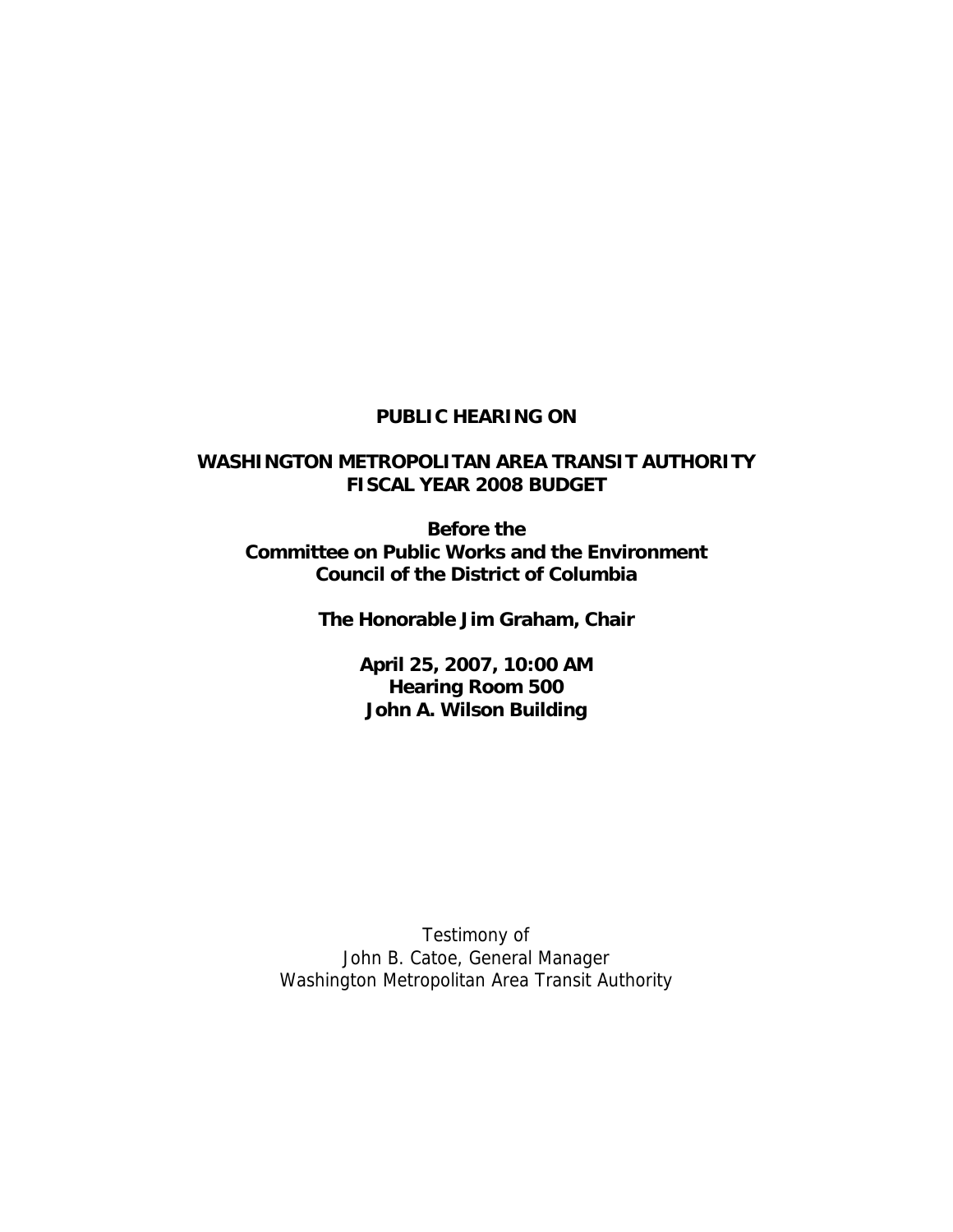Good morning Chairman Graham, members of the Committee, and staff. I am John Catoe, General Manager of the Washington Metropolitan Area Transit Authority (WMATA), and I am here today to discuss our fiscal year (FY) 2008 budget.

I was before this Committee in March to present results of the FY 2006 budget and provide an update on the current FY 2007 budget. As I shared in March, our current FY 2007 budget and the proposed FY 2008 budget will present unique challenges. I want to assure the Committee that we are working very hard to identify spending reductions and operating efficiencies. We have implemented a hiring freeze, reduced contract support efforts and are imposing travel restrictions. However, these steps are only the beginning. The approved FY 2008 budget will include additional spending reductions and organizational improvements. We are confident that these changes will help improve the efficiency and accountability of WMATA.

Mr. Chairman and members of the Committee, we recognize that the issue of a potential fare increase is of the utmost concern to you and your constituents. I would like to convey to the Committee that there will be no fare increase in 2007. As I have publicly stated, I plan to begin a discussion on fare policy in the fall of this year. WMATA would like the Board of Directors to consider linking fares to cost-of-living measures, such as the consumer price index. With such a system, fares would rise at regular intervals instead of big jumps every few years. Furthermore, linking fares to an economic index makes fare increases transparent, predictable and easily understandable. We will work closely with the Council of the District of Columbia, our customers and the entire region to ensure that we come to the best possible solution when a future fare increase is necessary.

I would also like to assure the Committee that the FY 2008 budget will not include service cuts. As you may recall, WMATA's original proposed FY 2008 budget included bus and rail service reductions. After working with the WMATA Board of Directors, our customers, and the region, we determined that it was not appropriate to reduce service

1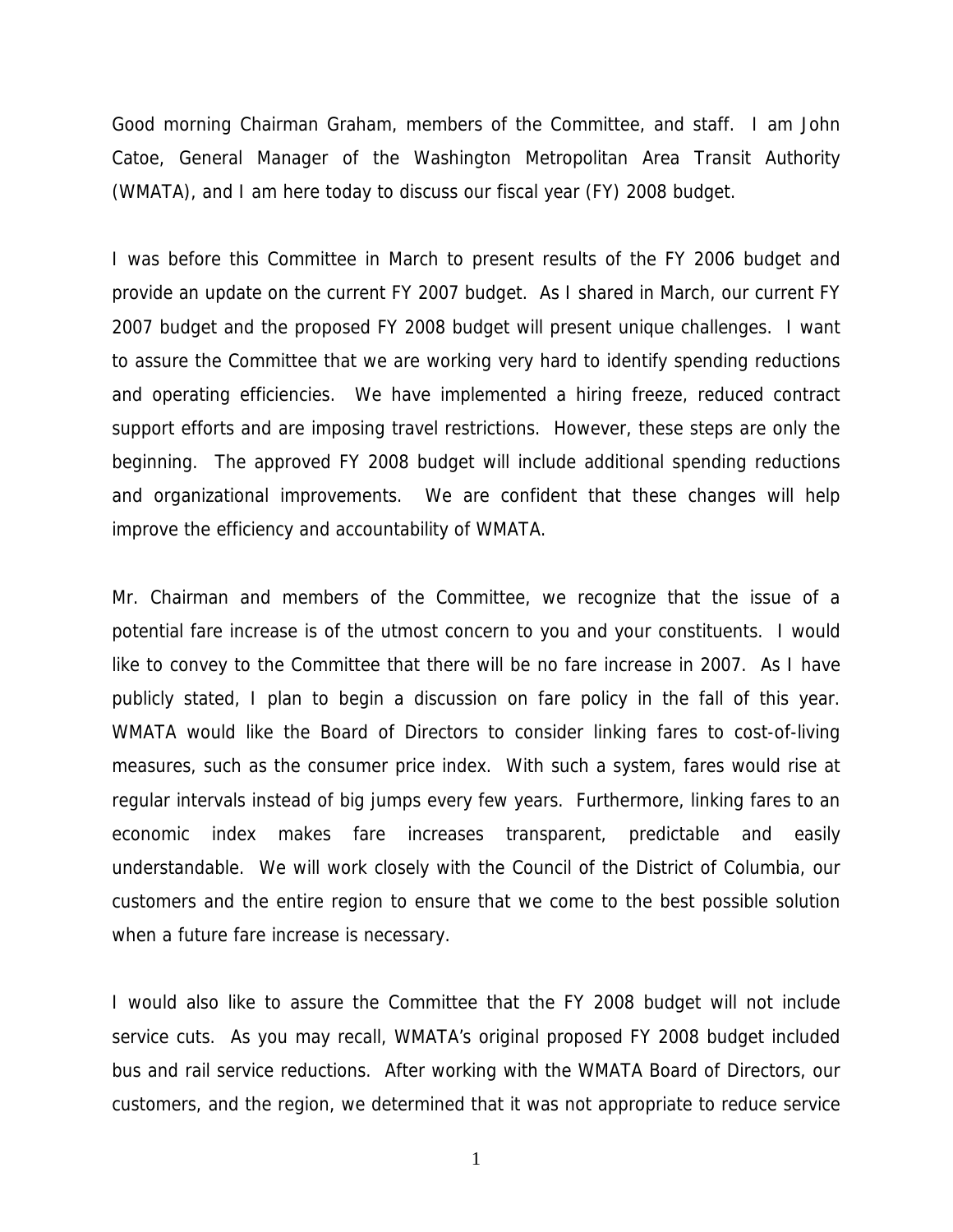at this time. In fact, even in the face of current budget challenges, we are working with our compact jurisdictions to improve and enhance transit services in the region. As I mentioned to this Committee in March, we are working closely with the District on three very significant projects: the Downtown Circulator bus service, Georgia Avenue rapid bus service (MetroExtra), and the extension of Yellow Line Metrorail service during off-peak hours from the Mt. Vernon Square/Convention Center Station to Fort Totten. Each of these three projects increases transit options for residents, workers and visitors of the District of Columbia.

With that, I would like to share with you highlights of WMATA's proposed FY 2008 budget.

#### **Operating Budget**

WMATA brought its original proposed FY 2008 operating budget to the Board of Directors in December, 2006. However, since that time, we have been finalizing a new budget proposal that we expect to become public on May 10, 2007. As I stated, the new operating budget will not include a fare increase in 2007 or service cuts. Furthermore, we will not request additional funding from the jurisdictions.

#### State and Local Support

The District of Columbia's share of the proposed FY 2008 operating budget is anticipated to be \$201.6 million. The District's share of the operating budget includes \$10.3 million for debt service.

The total proposed state and local support for the FY 2008 operating budget is anticipated to be \$527.3 million. Therefore, the District's share represents 38 percent of the total state/local support.

2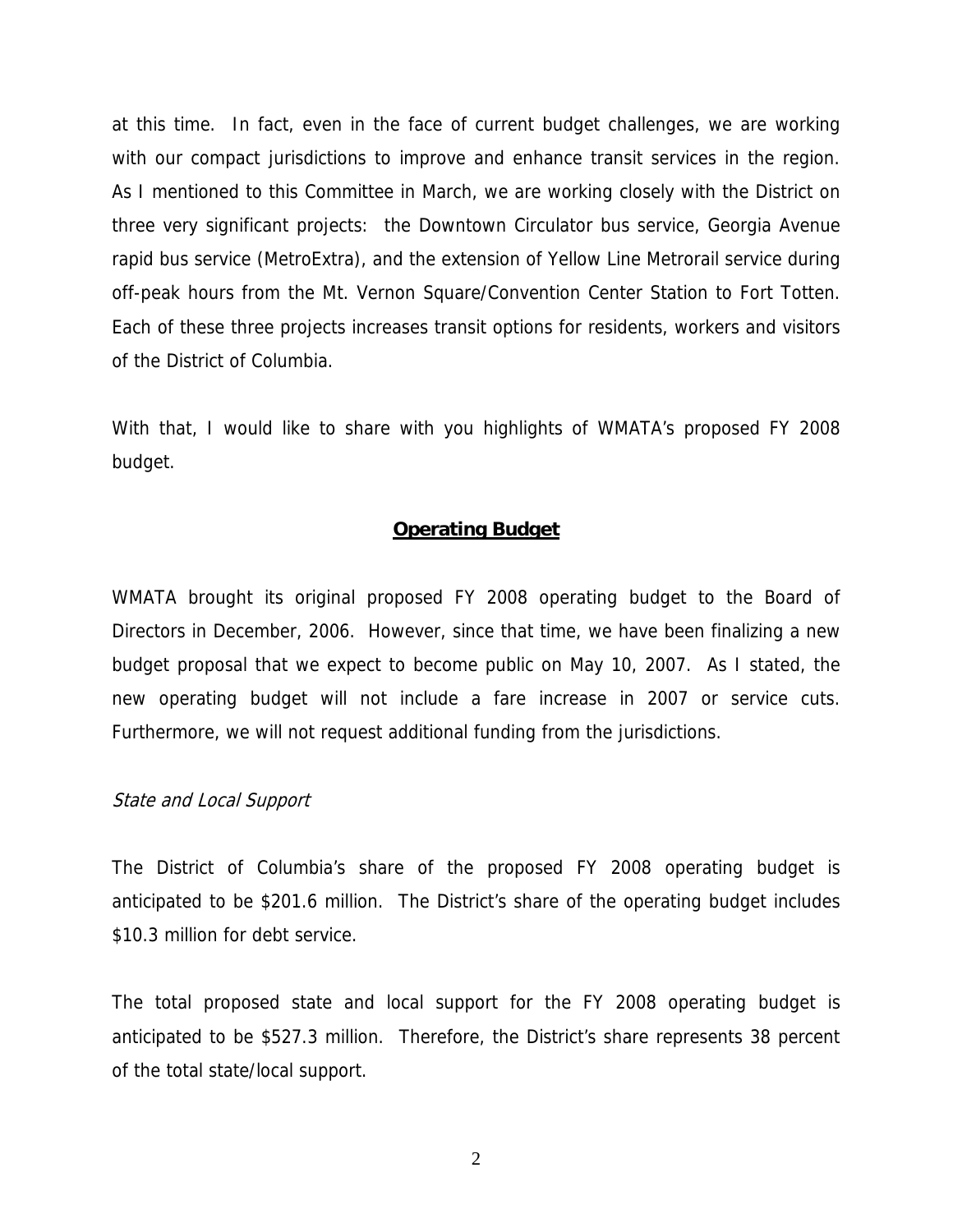### Options for Consideration

Due to WMATA's decision not to raise fares in 2007, nor to cut service, nor to request additional funding from the jurisdictions, further action is necessary to balance the FY 2008 budget. On April 12, 2007, WMATA staff provided to the Board of Directors several options for consideration.

- 1. Organizational Restructuring: WMATA is restructuring its organization to meet future needs. Our focus is on operations and delivering service to customers. We are no longer building a transit system, so we can shift those resources to operations and maintenance.
- 2. Deferred Revenue: The monies that WMATA receives from the sale of fare cards, Metrocheks, or SmarTrip cards, cannot be included in the budget until we deliver the service. Some of the fare media will never be used. Currently, WMATA budgets 3 percent of passenger sales as unused fare media. WMATA staff has proposed increasing the amount to 5 percent with the FY 2008 budget, an action that would increase recognized passenger revenue.
- 3. One-time revenue source: Following approval from the Federal Transit Administration, WMATA will be able to use proceeds from litigation in the FY 2008 budget.

# **Capital Budget**

The proposed FY 2008 WMATA capital budget totals over \$0.7 billion and is linked to six major areas:

1. Infrastructure Renewal Program (\$280 million): maintains, rehabilitates and replaces WMATA's infrastructure, trains and buses.

3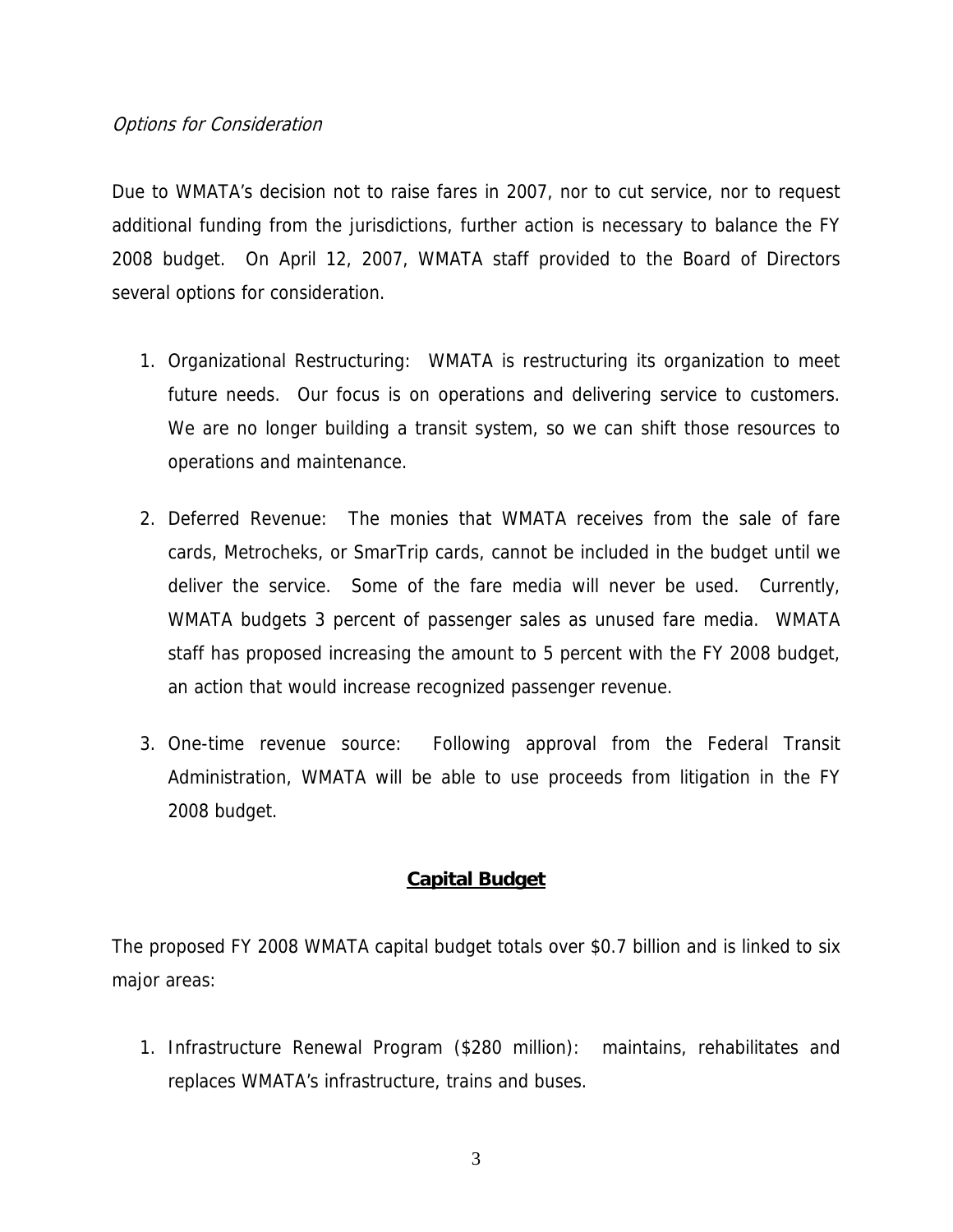- 2. Debt Service/Financing (\$206 million): includes financing associated with a federal loan guarantee that WMATA is in the process of retiring.
- 3. Eight-Car Trains (\$182 million): will allow Metrorail to add 184 new rail cars and have fifty percent of its peak hour trains operating in an eight-car configuration by December 2008.
- 4. Bus Improvements (\$48 million): includes procurement of new buses and construction of a new bus storage and maintenance facility in Virginia.
- 5. Program Management (\$15 million): capital program professional management support and financial fees for financing activities.
- 6. Jurisdictional Sponsored Projects (\$3 million): includes planning and development funds for capital projects sponsored by local jurisdictions.

# Managing the Capital Budget

Capital budget oversight is extremely important to WMATA. In September 2006, WMATA presented a framework for managing the capital improvement program to its Board of Directors. The newly established internal Capital Program Advisory Committee will provide guidance to staff during the development of the annual capital budget. The goal of the program is: to meet critical safety needs and all legal mandates; to keep existing customers by improving reliability and service; to develop projects to attract and accommodate new customers; and to reinvest in infrastructure in order to reduce future costs.